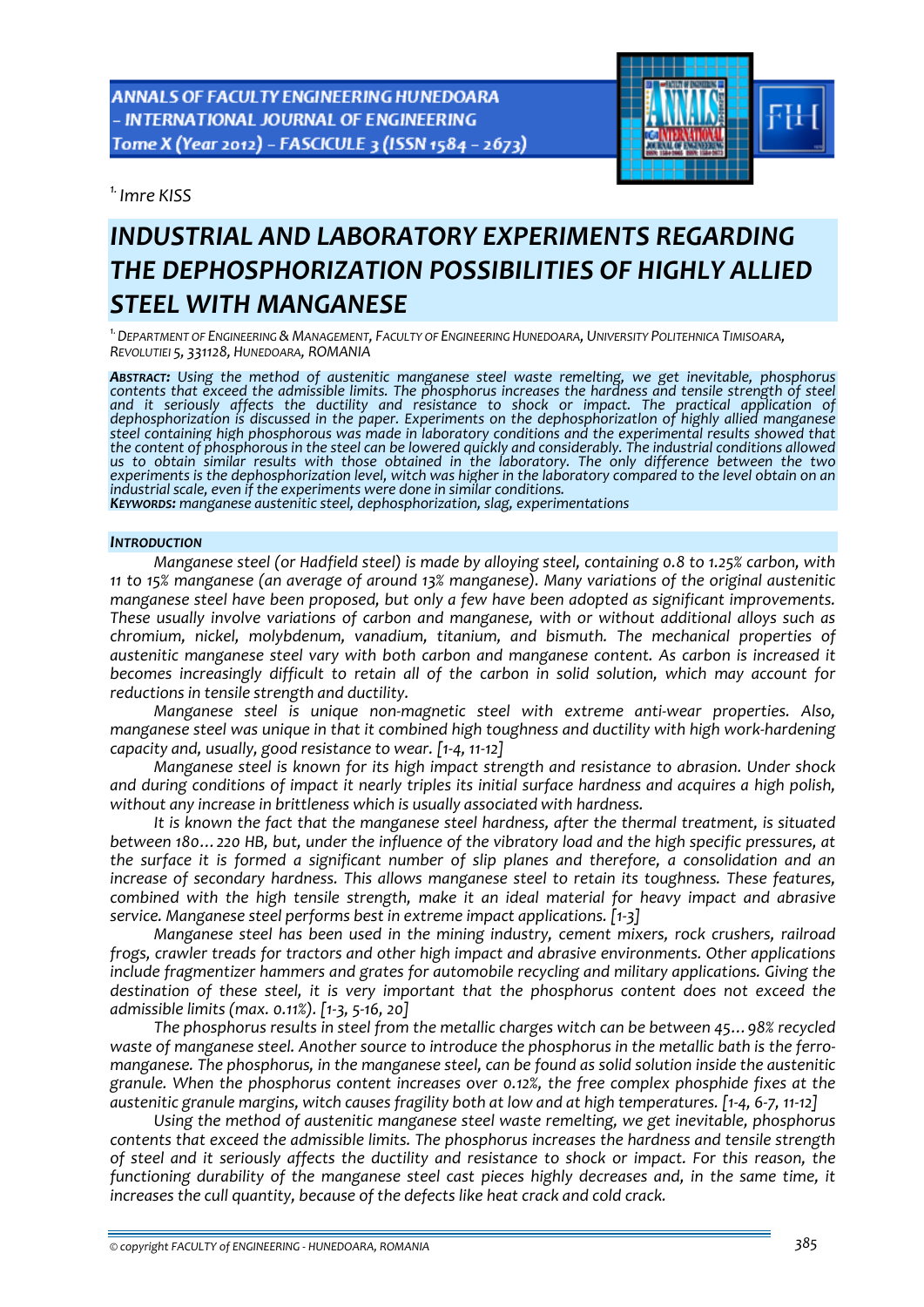



*Figure 1. Heat cracks (P = 0.139%), appeared during at the thermal treatment*



*Figure 2. Heat cracks (P = 0.134%), appeared during at the thermal treatment*



Figure 3. Cold cracks, appeared at gagging (P = 0.136%) Figure 4. Cold cracks, appeared at gagging (P = 0.139%) *The defects in the manganese steel cast pieces, with accent on the defects caused by the* increased content of phosphorus, were analyzed in the foundry. In this way, the heat cracks - caused by *the high phosphorus content (Figure 1…2), the cold cracks (Figure 3…4) and the structural defects in the cast pieces from highly allied steel with manganese appeared (Figure 5…10). [1‐3, 17‐19]*



*Figure 5. Austenitic structure (x500). Microcavities, microcracks and inclusions (P = 0.126%)*



*Figure 7. Austenitic structure (x500). Microcavities, inclusions, un‐dissolved white carbides and micro*



*Figure 9. Austenitic structure (x500). Inclusions, un‐ dissolved white carbides and micro cracks (P = 0.128%)*

### *LABORATORY EXPERIMENTS AND RESULTS*



*Figure 6. Austenitic structure (x500). Microcracks, inclusions, un‐dissolved white carbides (P = 0.126%)*



*Figure 8. Austenitic structure (x500). Inclusions, small un‐dissolved white carbides and inter‐crystalline micro cracks (P = 0.128%)*



*Figure 10. Austenitic structure (x500). Micro cracks and un‐dissolved white carbides (P = 0.139%)*

*In the Steel Metallurgy Laboratory, from the Faculty of Engineering ‐ Hunedoara, a series of three tests were made, with the purpose of manganese steel dephosphorization.*

*The samples, weighing 1 kg, were obtain from cast charges that had a high phosphorus content (Pmax=0.11%, according to the Romanian standards, Table 1).*

*With the first sample, we tried a dephosphorization with the slag elimination at melting. In the charge were introduced the following materials:*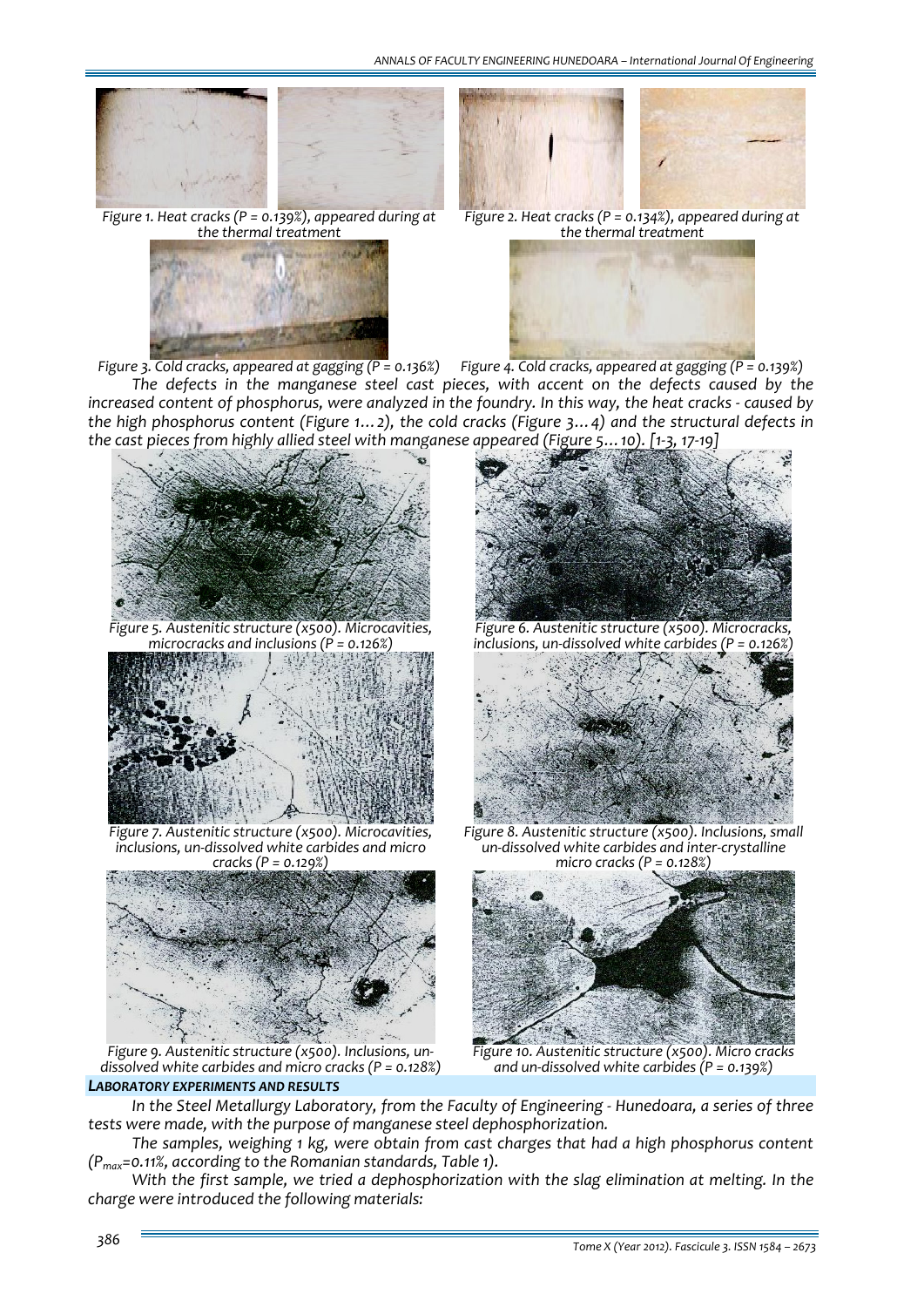*1.8% iron ore (pellet),*

*1.5% lime,*

*1.0% calcium‐fluorite.*

*witch means a total of 4.3% addition. After melting, the entire slag was removed, and the liquid steel was cast in the chill mould. The chemical composition of the first sample is presented in Table 2.*

*With the second sample, the quantity of addition on the charge was increased, as follows:* 

*3.0% CaO,*

*1.0% CaF2,*

*2.0% ACC scrap (autoclaved cellular concrete),*

*2.0 % iron ore (pellet).*

witch means a total of 8.0% addition. After melting, the slag was removed, and the steel was cast in the *chill mould. The chemical composition of the second sample is presented in the same Table 2.*

*With the third sample, a melting with two slags was attempted. In the charge were introduced the following addition materials:*

*3.0% CaO,*

*3.0% ACC scrap (autoclaved cellular concrete),*

*2.0 % iron ore (pellet).*

*witch means a total of 8% addition. After melting, the slag was removed and we introduced the following additions, in order to form the new slag:*

*2.0% CaO,*

*0.6% CaF2,*

*0.4% ACC scrap (autoclaved cellular concrete),*

*1.5% FeSi,*

*0.5% Al.*

This slag was not removed this time, and the chemical composition of the sample cast in the chill mould *is presented in Table 2.*

*We mention that the casting temperature couldn't be measured in either of the charges.*

### *INDUSTRIAL EXPERIMENTATIONS AND RESULTS*

*At an industrial scale, with the same purpose as the laboratory experimentations, a dephosphorization in the 3 tone capacity electrical furnace with basic lining has been attempted.* 

*The chemical composition of the charge has been between the limits prescribed by the standards, except the phosphorus. The metallic charge was formed by:*

 *70% recycled waste (riser) of manganese steel, with high content of phosphorus, between 0.125…0.144%, and*

*30% acquired manganese steel waste.* 

*We have been experimented the dephosphorization on three charges. With the first charge, on the load (approximately 3 tones), the following additions have been made: Table 3. Chemical composition of the charges, after*

 *40 kg CaF2, 60 kg iron ore (pellet),*

*80 kg lime.*

*After melting, the composition of the metallic bath is presented in Table 3.*

*In this phase, more additions were made on*

the metallic bath (consisting in 40 kg lime, 30 kg CaF<sub>2</sub> and 15 kg FeSi), after witch the correction with *FeMn was made, for maintaining the manganese content in the imposed limits.*

*With the second and third charge, we increased the addition quantities, as follows:*

*45 kg CaF2,*

*60 kg iron ore (pellet),*

*90 kg lime.*

*After melting, the chemical compositions of the two charges are presented in Table 3. We mention that the melting slag has not been removed in either of the charges.*

### *CONCLUSIONS*

*After the laboratory and industrial experimentations, we can draw the following conclusions: analyzing the industrial data, one can notice that a manganese steel dephosphorization is possible; although the content of manganese is decreasing, at an advanced dephosphorization, the dephosphorated cast iron pieces present a superior resistance to wear compared to cast iron pieces*

| Samples no. | 0/   | Mn<br>O/ | $\mathbf{C}$ : |       |
|-------------|------|----------|----------------|-------|
|             | 1.40 |          | о-             |       |
|             |      | 46       | 76             | 0.126 |

*3 1.39 13.59 0.33 0.134*

*Table 2. Chemical composition, after laboratory*

| experiments |         |      |       |  |  |
|-------------|---------|------|-------|--|--|
| Samples no. | $\%$ Mn | % Si |       |  |  |
|             | 7.27    | 0.27 | 0.034 |  |  |
|             |         | 0.17 | 0.031 |  |  |
|             |         |      |       |  |  |

*the industrial experiments Charges no. % Mn % Si % P 1 8.11 0.19 0.086 2 8.79 0.24 0.091 3 8.94 0.22 0.093*